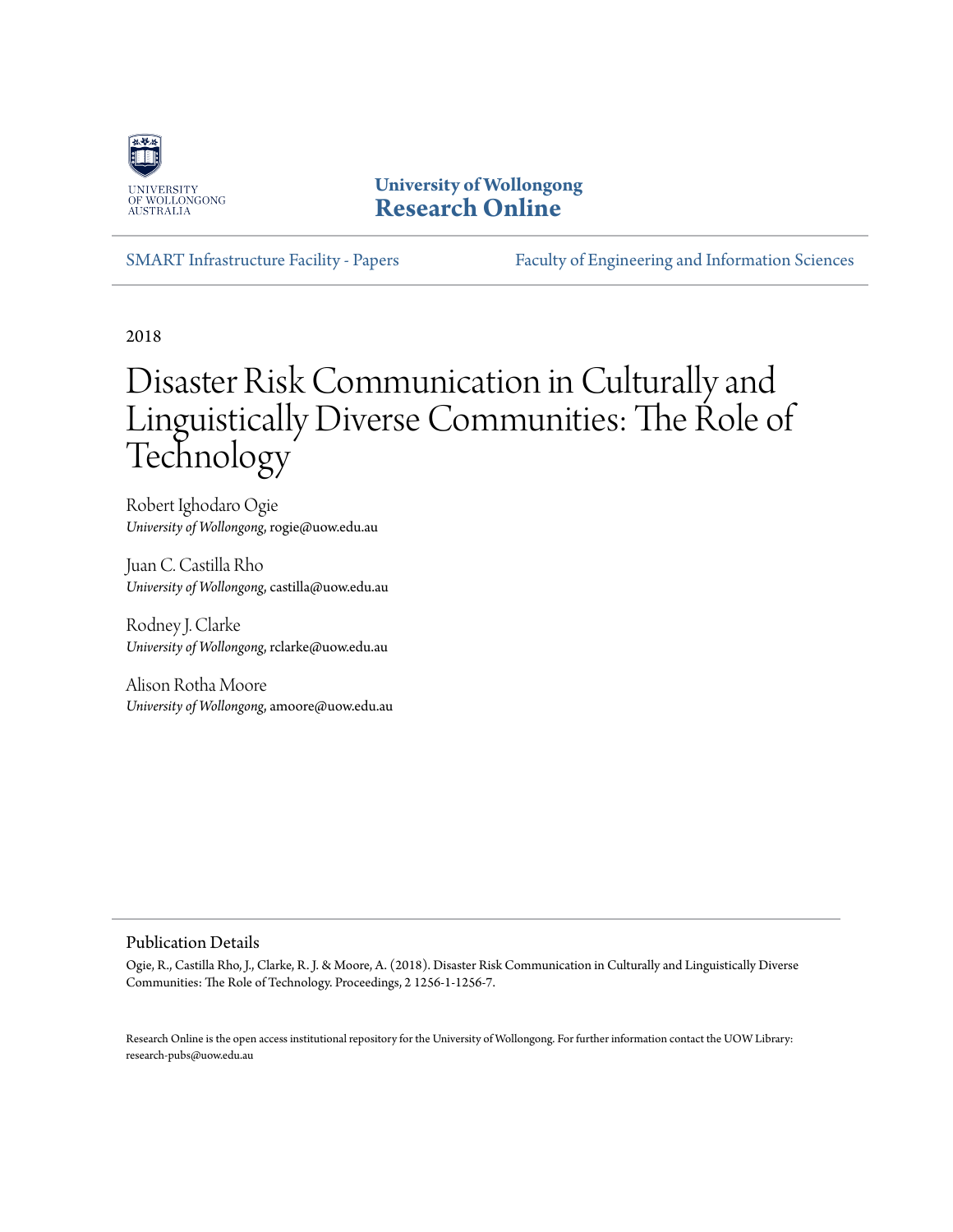# Disaster Risk Communication in Culturally and Linguistically Diverse Communities: The Role of Technology

# **Abstract**

Migrants, ethnic minorities and people from culturally and linguistically diverse (CALD) communities are often more vulnerable to natural disasters due to cultural barriers and limited proficiency in the dominant language, which sometimes undermine their ability to access, interpret and respond to warnings. Technology can assist in engendering culturally and linguistically appropriate communication with CALD communities if key challenges are identified. This study contributes by reviewing relevant literature with the aim of ascertaining the most pressing challenges requiring technological interventions. Three broad issues (i.e., trust, message tailoring, and message translation) are identified and discussed, and potential solutions for addressing these issues are recommended.

#### **Publication Details**

Ogie, R., Castilla Rho, J., Clarke, R. J. & Moore, A. (2018). Disaster Risk Communication in Culturally and Linguistically Diverse Communities: The Role of Technology. Proceedings, 2 1256-1-1256-7.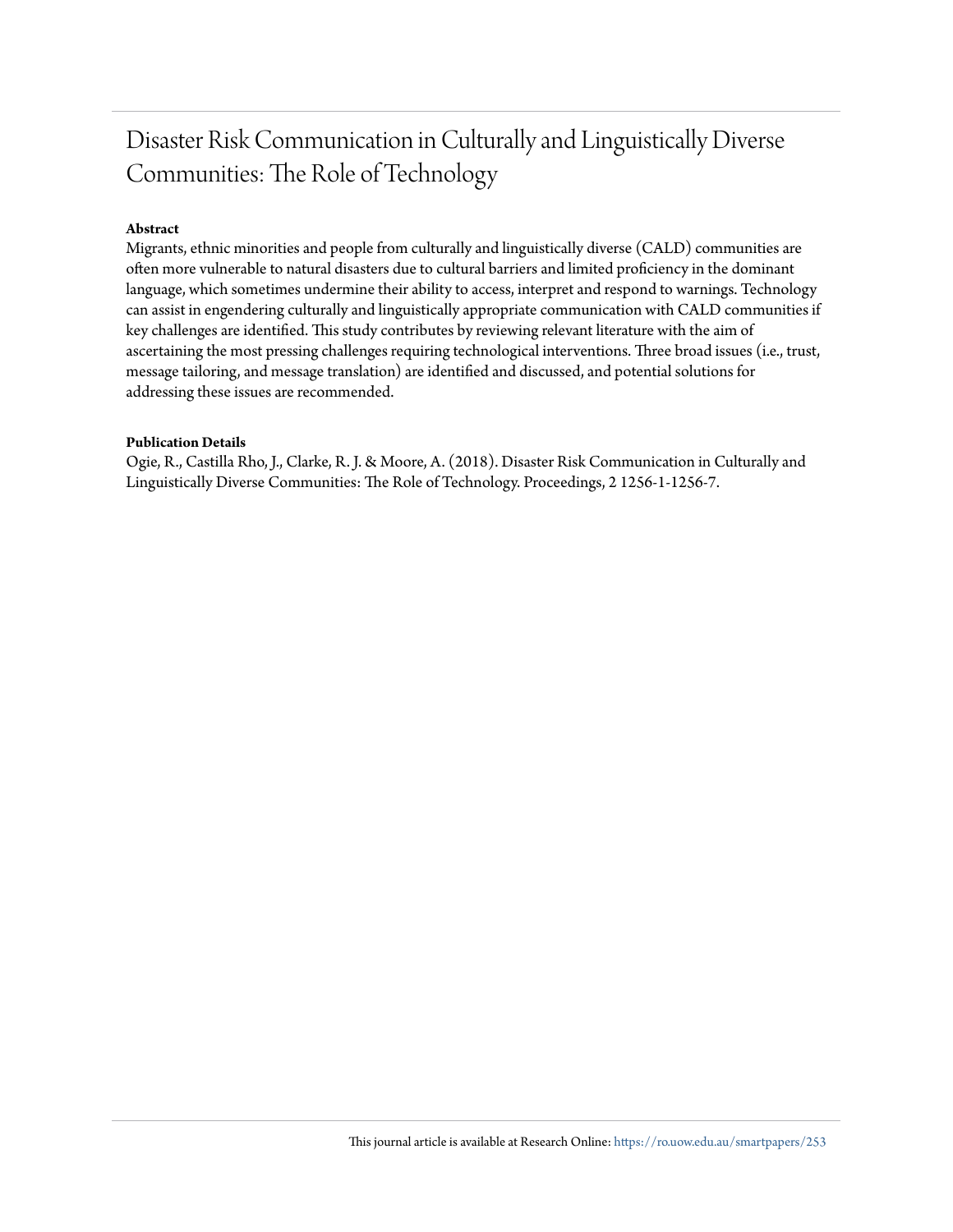



# *Proceedings*

# **Disaster Risk Communication in Culturally and Linguistically Diverse Communities: The Role of Technology †**

# **Robert Ogie 1, Juan Castilla Rho 1, Rodney J. Clarke 2 and Alison Moore 3,\***

- <sup>1</sup> Smart Infrastructure Facility, University of Wollongong, Wollongong NSW 2522, Australia; rogie@uow.edu.au (R.O.); castilla@uow.edu.au (J.C.R.)
- <sup>2</sup> School of Management, Operations and Marketing, University of Wollongong, Wollongong NSW 2522, Australia; rclarke@uow.edu.au
- <sup>3</sup> School of Humanities and Social Inquiry, University of Wollongong, Wollongong NSW 2522, Australia
- **\*** Correspondence: amoore@uow.edu.au; Tel.: +61-2-4239-2535
- † Presented at the 12th International Conference on Ubiquitous Computing and Ambient Intelligence (UCAmI 2018), Punta Cana, Dominican Republic, 4–7 December 2018.

Published: 26 October 2018

**Abstract:** Migrants, ethnic minorities and people from culturally and linguistically diverse (CALD) communities are often more vulnerable to natural disasters due to cultural barriers and limited proficiency in the dominant language, which sometimes undermine their ability to access, interpret and respond to warnings. Technology can assist in engendering culturally and linguistically appropriate communication with CALD communities if key challenges are identified. This study contributes by reviewing relevant literature with the aim of ascertaining the most pressing challenges requiring technological interventions. Three broad issues (i.e., trust, message tailoring, and message translation) are identified and discussed, and potential solutions for addressing these issues are recommended.

**Keywords:** disaster; CALD; culture; language; communication; technology; ethnic minority; message; warn; linguistically diverse

#### **1. Introduction**

The world is experiencing major social and environmental transformations that impose adaptation challenges for cities and regions. International migration is accelerating and societies are becoming more culturally and linguistically diverse (CALD) [1,2]. Australia is a good example: the country's population comes from over 200 different countries, with around 300 different languages spoken at home [3]. Nepal et al. [4] also point to Houston—a multicultural city of over 2.2 million residents speaking more than 90 different languages.

At the same time that this cultural and linguistic diversity is occurring, cities and regions are facing increasing frequency and intensity of environmental disasters imposed by climate change [5,6]. This duality poses a significant challenge for governments and emergency agencies who must devise effective ways of communicating the risks posed by natural disasters. Migrants and CALD communities are particularly vulnerable to natural disasters and emergency events for several reasons, including unfamiliarity with new environment, lack of established family networks, inexperience with disaster events, lack of emergency plans, limited literacy and fluency in the dominant language (e.g., English in Australia and Portuguese in Brazil), inability to access community resources due to physical and social isolation, low income and poor socio-economic conditions to support recovery from disasters, and limited insurance to minimize loss [1,3,7–10].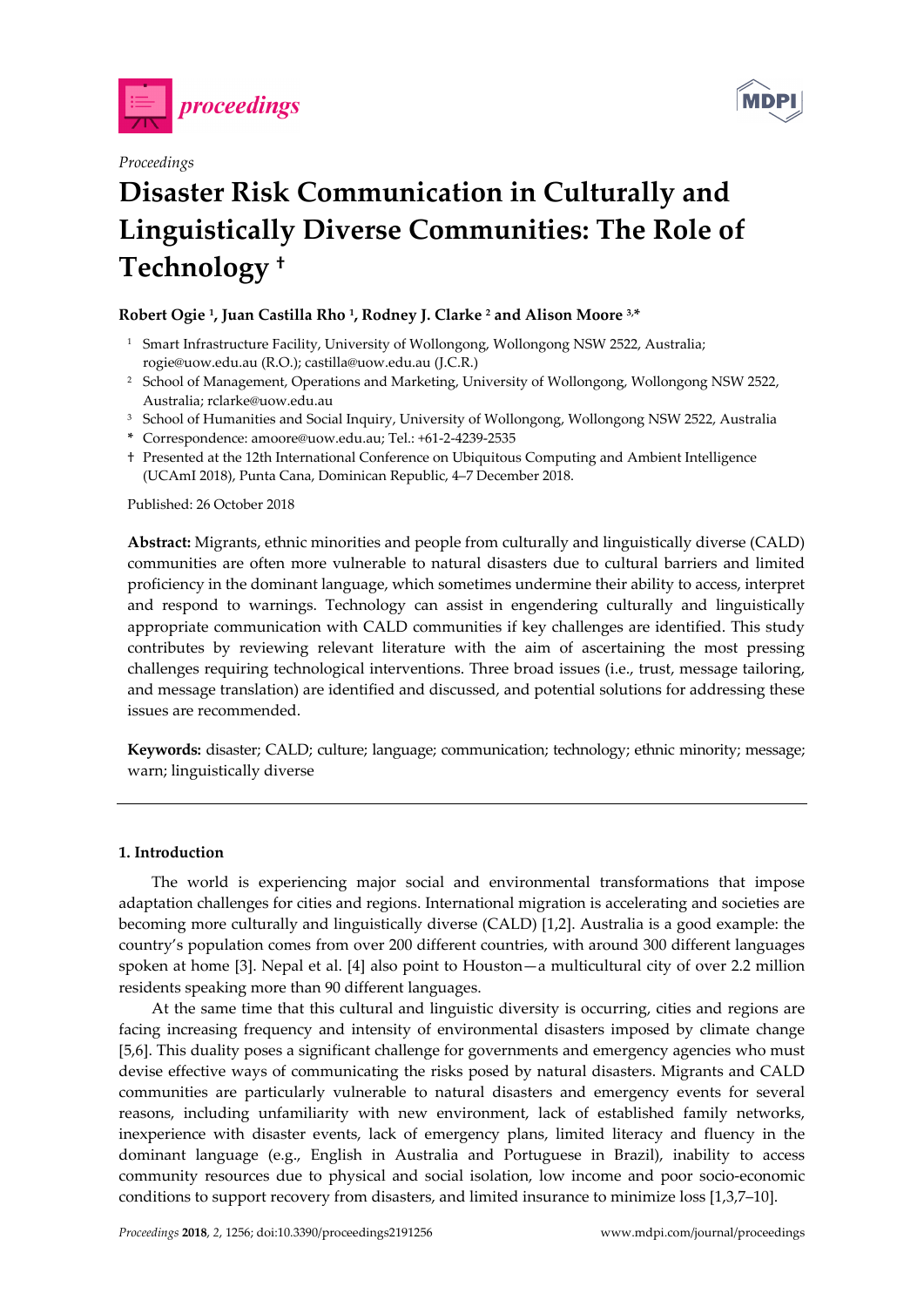Language and cultural barriers pose significant challenges in communicating disaster risk to migrants and CALD communities. For example, limited proficiency in the dominant language of communication can be a significant impediment to how emergency information is accessed and interpreted [1,11]. Cultural and linguistic differences may distort the meaning of emergency warnings, which are often riddled with conflicting jargon from emergency agencies [11]. Panic in emergency situations can further blur the ability of people with limited proficiency in the dominant language to comprehend and communicate effectively in that language [11]. Unfortunately, time, system and personnel constraints mean that emergency services adopt a utilitarian approach to risk communication, which does not take the individual's language and cultural needs into account, but rather aims to send the same message to as many people as possible in the shortest timeframe and in the dominant language [3]. This communication approach can be considered inadequate in the face of modern technological advancement, particularly knowing that it can sometimes result in warnings and messages that are too generic to provoke appropriate and desired responses from multicultural communities [12]. Hence, there have been several calls for more research aiming to address communication barriers with CALD communities and the need to explore technological solutions to delivery culturally and linguistically appropriate services that can help curtail the disproportional impact that disasters have on CALD communities [4,12,13].

Motivated by this problem, this study contributes by reviewing relevant literature with the aim of ascertaining the most common and pressing problems in the domain area as well as the role of technological solutions in addressing them. Three broad issues (i.e., trust, message tailoring, and message translation) are identified and discussed along with suggestions on ways in which information technology can help address the problems. The following section presents the methodology adopted.

#### **2. Methodology**

This study employs a systematic literature review approach to retrieve relevant articles. The literature search was conducted using academic databases such as Scopus, Web of Science and IEEE Xplore. The search strategy was based on a combination of keywords as follows: "natural hazard" OR disaster OR crisis OR flood OR hurricane OR tornado OR "volcanic eruption" OR earthquake OR tsunami OR avalanche OR landslide AND ethnic\* OR race OR racial OR language OR "linguistic\* divers\*" OR "cultural\* divers\*" OR migrant OR CALD OR cultur\* OR minorit\* AND warn\* OR messag\* OR communicat\*. This search returned a total of 1609 articles after removing duplicates. 61 of these articles were immediately excluded because they were not written in English. Articles belonging to unlikely relevant fields of study were then isolated and examined for relevance. This resulted in the exclusion of 174 articles as follows: Nursing (43), Agricultural and Biological Sciences (32), Energy (32), Biochemistry, Genetics and Molecular Biology (27), Chemical Engineering (14), Pharmacology, Toxicology and Pharmaceutics (9), Chemistry (4), Dentistry (4), Immunology and Microbiology (4), Neuroscience (4) and Veterinary (1). The title and abstract of the remaining 1374 articles were examined to ascertain their relevance to the study. This resulted in the exclusion of 1355 articles. The remaining 19 articles were thoroughly examined and included in the study.

#### **3. Results and Discussions**

Relevant information extracted from the retrieved articles has been grouped into three common themes or problem areas relating to the communication of disaster risks to migrant and CALD communities. These problem areas are presented in this section and discussed in relation to potential technological interventions.

# *3.1. Tailoring of Messages*

The need for tailoring of disaster warnings and messages is one that is recurring in the literature. There are concerns that targeted messaging that addresses the unique cultural and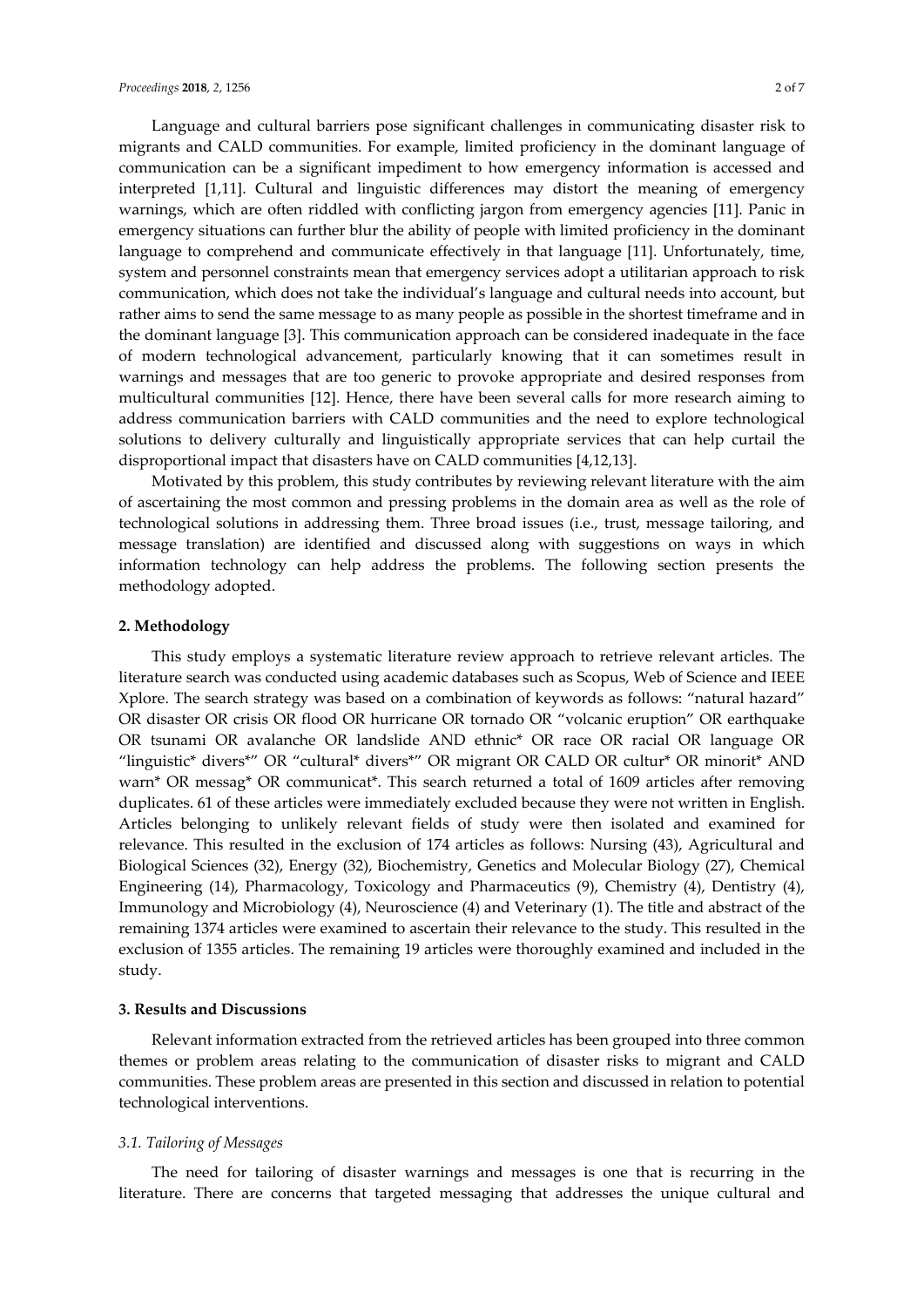information needs of CALD communities is often not provided by emergency agencies [3]. Burke et al. [10] reiterated the need to provide tailored and culturally appropriate messages (e.g., emergency alerts, text messages, and news coverage) to CALD communities. In tailoring messaging to CALD communities, certain factors should be considered, including the individual's past experience with natural disasters (e.g., trauma) [1,11,14,15]; level of knowledge and expectations [11]; timing of the warning [14]; psychological, physical, geographical, social and economic factors [3]; personal emergency plan if available [14]; shared local values and shared everyday experiences [15]; and culture and language factors [1,11,15,16].

Culture and language are particularly crucial in delivering messages to CALD communities. Culture and language are inseparable and also strongly linked; culture is, in fact, implicit in the language of communication and therefore should be considered when framing messages for CALD communities [1]. Rozakis [17] talks about organisational culture within disaster-specific agencies and its impact on emergency operations, including risk communication. Appleby-Arnold et al. [15] also reported that culture and risk perception are intrinsically intertwined. According to Tang and Rundblad [16], the failure to pay adequate attention to the ethnic and cultural background of citizens, when tailoring messages, can potentially undermine how hazard warnings are interpreted. But, how can the tailoring of messages be operationalized in real-world emergency situations where time and human resources are limited?

Artificial Intelligence (AI) techniques can help to facilitate effective tailoring of disaster warning messages to citizens, taking the above identified factors into consideration. AI is a promising solution, but there are inherent challenges such as availability of training data set, potential litigations arising from errors, computer processing power, privacy concerns and societal demand for accountability in the implementation of ethical moral machines [18]. These challenges are key research priorities that should be explored in future research. In a typical emergency scenario where the ratio of emergency support workers to citizens is very small and the resources to provide personalized service is grossly inadequate, AI-powered chatbots can potentially harness details about the varying information needs of different individuals and accordingly tailor real-time communication to meet these needs. In this two-way communication, citizens will be able to request safety-critical information and obtain rapid feedbacks that take their personal circumstances into account. Future work will explore the in-depth role of AI and associated technologies in delivering such services to CALD communities. Importantly, attention needs to be paid to the development of culturally intelligent AI machines that are sensitive to the culture and communication protocols within different language and ethnic groups. There are several studies (e.g., [19–21]) proposing *cultural information systems* for acquiring information and knowledge about people's culture. Information from such systems can potentially help to support the development of cultural awareness in AI machines.

### *3.2. Translation of Messages*

In supporting CALD communities during emergencies, several researchers have emphasised the need to provide tailored materials (e.g., emergency alerts, warnings, text messages, and news coverage) that are conveyed in the native languages of the people [9,10,12,22]. Following the 2011 Queensland flood, both the Multicultural Development Association (MDA) and the Ethnic Communities Council of Queensland (ECCQ) reported that "the absence of translated messages during the flood resulted in many CALD communities not adequately taking heed of the warning messages, underestimating the risks to which they were exposed, and therefore not taking appropriate protective action" [1] (p. 470). Similarly, "the 30 deaths, most of them of Mexican descent which occurred in 1987 when an F4 tornado came down in Saragosa, Texas, was attributed to the failures translating and transmitting the warning message into Spanish on time" [7] (p. 536). In an ideal situation, all disaster risk communications, including evacuation and hazard maps (e.g., flood maps) are expected to be written in different languages, particular in high disaster risks zones where many tourists and migrants visit or live [22]. When hazard information is provided in the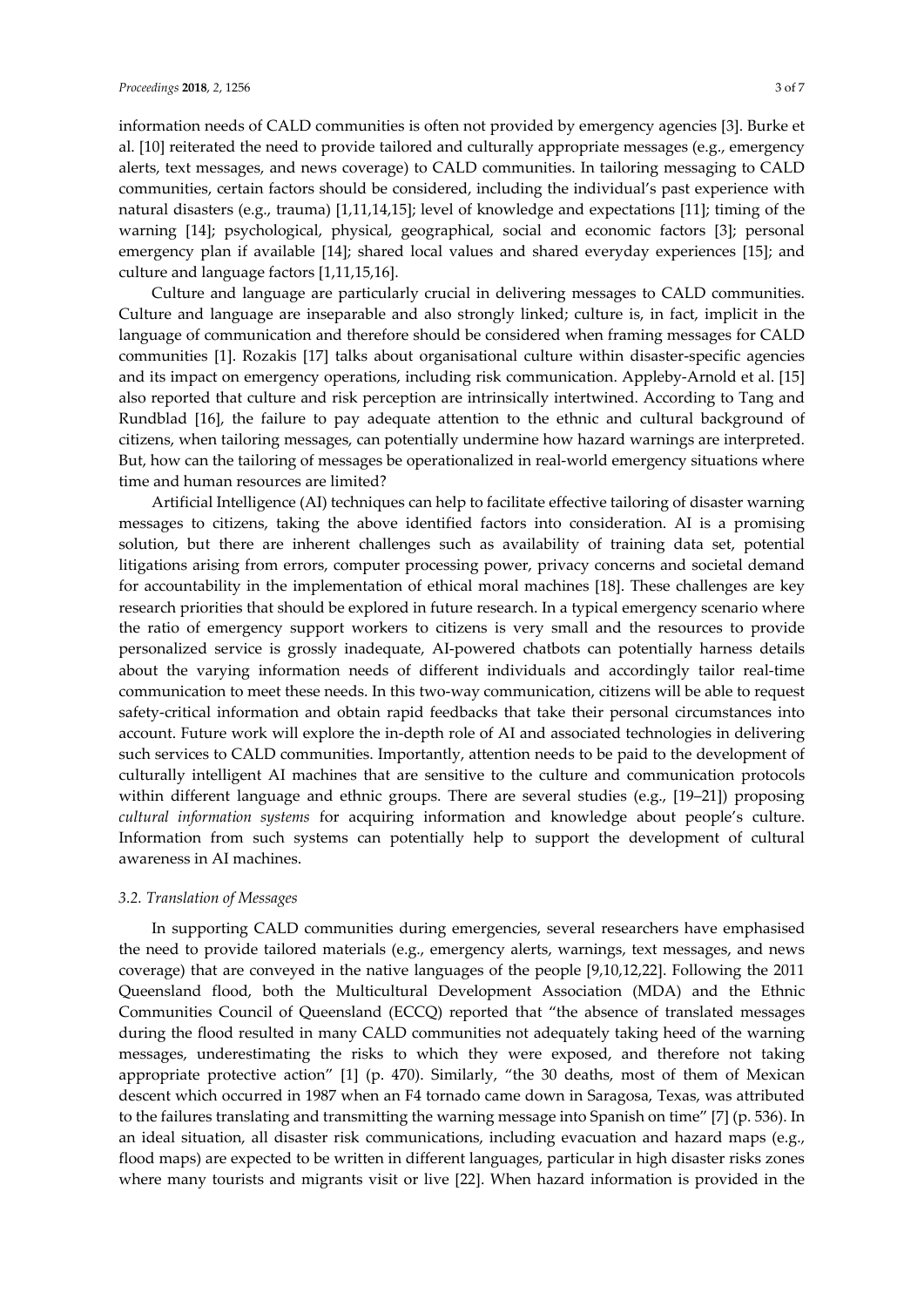native language of CALD communities, the people feel more engaged in the communication and the disaster event, with a greater tendency to personalise the risks and take appropriate responses [12].

However, there are several challenges associated with providing multilingual warnings and communication during emergency events. The first concern is that of accuracy in translation. In Texas for example, there was at least one incident of a local radio station broadcasting inaccurate emergency weather warnings to Spanish communities because of imprecise translation of the words "watch" and "warning" [12]. This occurred because of the wrong use of the word ' aviso ' as a substitute for the word 'warning,' which unfortunately has no direct translation into Spanish when used in the sense of communicating an impending disaster [12]. The other key issue is that the translation was done hastily as is typical of most emergency situations. Besides the time constraint to conduct appropriate translation of messages, there is also the problem of limited resources to provide multilingual communication to meet the personal needs of different language groups in emergency events. Several studies (e.g.,  $[8,9]$ ) have noted that emergency agencies often lack sufficient multilingual personnel to support communication with CALD communities. Given these significant challenges, Benavides [12] recommends exploring available advanced technology to provide multilingual alerts.

Artificial intelligence has emerged as a viable technology for supporting disaster risk communication due to recent advancement in natural language processing and other machine learning methods like neural networks. There are already systems (e.g., the POLINT-112-SMS system for supporting emergency information management and decision making) that are designed to rely on natural language processing to meaningfully process short message service (SMS) texts provided by the humans [23]. While AI-powered language translation may not be ready yet for deployment in safety-critical environments such as natural disasters, there is hope in the near future that neural networks and other machine-learning methods led by Google will be able to do language translation for real-time operational purpose.

The supervision/training of such machine learning algorithms can be supported by inputs from human representatives in the CALD communities, otherwise known as "gatekeepers". The gatekeeper concept is similar to the Promotoras Model wherein multilingual representatives of CALD communities are trained and equipped to provide health advice to their communities using the native language [7]. Gatekeepers are therefore multilingual representatives of CALD communities, who are well informed on matters affecting their communities and can act as intermediaries to facilitate communication between their communities and emergency agencies [1]. In other words, gatekeepers break communication barriers by acting as the conduit through which emergency information and other time-critical resources from the larger community can be collected, filtered and disseminated seamlessly to specific CALD communities in forms that are both relevant and culturally appropriate. Future research seeking to apply artificial intelligence techniques in providing multilingual disaster warnings to CALD communities can explore gatekeepers to help improve machine translations.

#### *3.3. Trust*

Trust is a crucial factor in disaster risk communication, which when broken can negatively impact a person's predisposition to accept or respond appropriately to emergency warnings [11]. Due to a residue of discrimination and perceived racial disparities in disaster response efforts (e.g., black USA citizens hanging on roof tops during Hurricane Katrina), ethnic minorities and people from CALD communities may be less likely to take official warnings seriously because they may not trust government authorities as credible sources of information [8,24,25]. West and Orr [24] added that messages in the press are also likely to be seen by ethnic minorities as biased, inaccurate and unbalanced. Nonetheless, the high vulnerability of minority groups and CALD communities means that they still remain in greater need of government support as compared to the larger community [25]. Hence, from a technological perspective, we recommend that in designing information systems to support CALD communities, features that are likely to build trust by signifying meaningful shared identity (e.g., icons, flags, colors, and languages of CALD communities) should be included while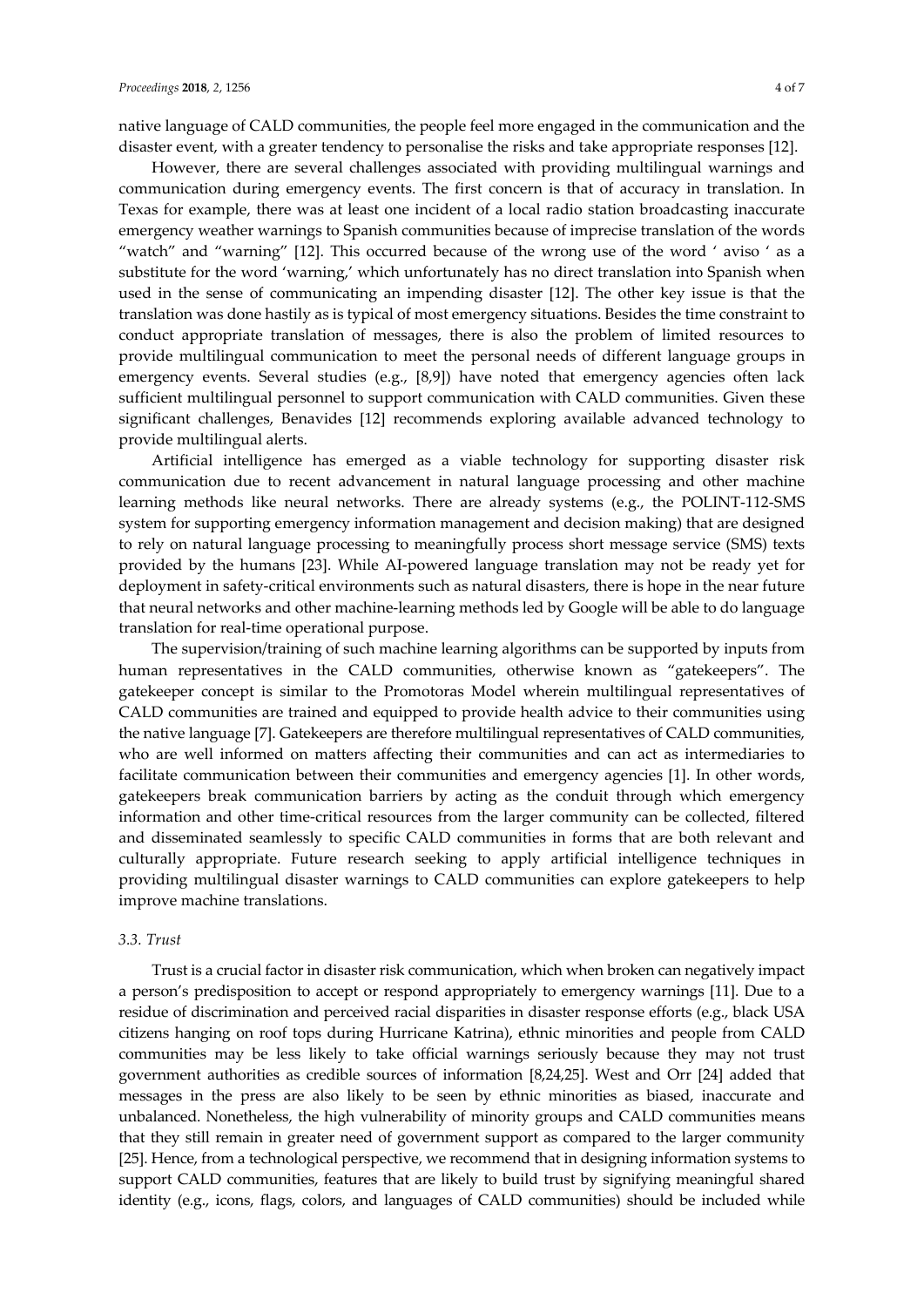those that reinforce mistrust (e.g., use of government logos) should be avoided. Ideally, representatives or users from CALD communities should be properly involved in the design and development of the system, ensuring a culturally appropriate product is delivered. Consultation with CALD communities will also help ascertain which government and non-government bodies are trusted and less trusted, as this is bound to vary by regions, language groups, migration patterns and other aspects of their history.

Several studies have reported that migrants and people from CALD communities often prefer to receive emergency information through trusted sources, typically family, friends, gatekeepers and smaller discussion groups within their social networks [1,10,25]. The responses of CALD communities to time-critical warnings and evacuation orders are often delayed due to time wasted in seeking confirmation from family, friends or social networks [12]. This delayed response contributes to the disproportionate impact of natural disasters on ethnic minorities and people from CALD communities. From a technological perspective, it is important to explore innovative ways by which such response delays can be reduced. This is a crucial issue and one that has not been investigated in the literature. The role of technology can be championed from two dimensions. First, can technology (e.g., persuasive system designs) help to prevent people from CALD communities in engaging in the time-consuming confirmatory process wherein CALD communities seek the corroboration of warning messages with trusted family, friends or like-minded people in their social networks? Otherwise, can technology help to speed up the confirmatory process?

This further raises an important question of what should be the most appropriate communication channel(s) for sending emergency messages to CALD communities, assuming these messages were successfully translated to CALD languages? There are various channels that come to mind, including local radio stations, social networks (e.g., Facebook, Twitter), instant messaging apps (e.g., WhatsApp, Viber, Meebo, Kik, WeChat, Messenger), Ad hoc software systems, and broadcast TV stations. All of these channels provide some opportunities, but also convey their unique challenges, which need to be properly investigated in future research. For example, one may question the appropriateness of social networks as a source of conveying time-critical emergency messages given that these platforms (e.g., Facebook) are inherently inundated with enormous distracting media like viral videos and pictures that will detract the user's focus and cognition from the much needed rapid processing and sense-making of emergency messages. Essentially, the appropriateness of a given communication channel may vary across and within CALD groups, depending on several factors such as age (e.g., younger generation may be more active on social networks whereas senior citizens may prefer traditional media like local radio or broadcast TV, although it is important not to stereotype age groups). Another variation in the preference of communication channel could be the migrant's country of origin (e.g., WeChat may work for Chinese migrants whereas Indonesian migrants may prefer emergency communication on Twitter) [26]. While a multimodal communication approach might seem more tenable, it is vital that emergency agencies work together with peak multicultural organizations and leaders to better understand the varying profiles of their CALD communities and consequently devote limited resources to activate those channels that work best for communicating emergency messages to those communities.

Another key issue with trust lies with technology itself. Wilson and Tiefenbacher [8] noted that ethnic minorities and people from CALD communities, particularly the older generation, tend to show less understanding and trust in information technology used for conveying emergency messages. Here, the focus is not on building new technologies, but on developing linguistically and culturally friendly training, workshops and sensitization programmes to help improve the uptake of relevant technology used in communicating disaster risks to CALD communities. Researchers from an Information Systems (IS) background would argue though that the design of such technology needs to take the "ease of use" into consideration, particularly in relation to older users. Finally, trust building can occur at the preparedness phase of emergency management, when emergency training and education are community-led with only appropriate supporting resources from emergency agencies. When the risk is imminent, people will tend to repeat the learned behavior, adequately embracing technologies and tools they have become familiar with during the training sessions.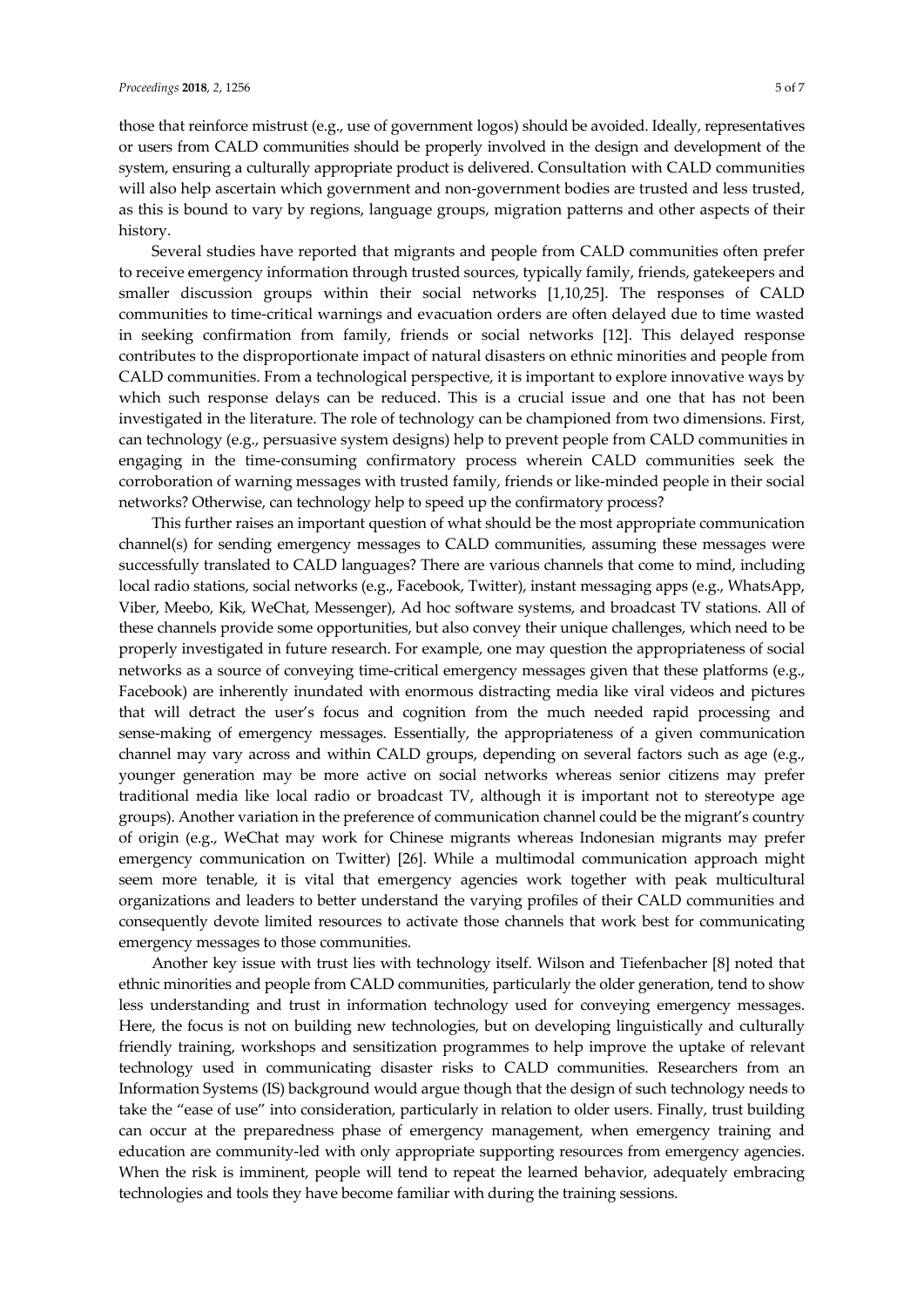# **4. Conclusions**

Ethnic minorities, migrants and people from culturally and linguistically diverse (CALD) communities often face significant difficulties in accessing, interpreting and responding to disaster warnings. This is mainly due to limited language proficiency and other cross-cultural communication barriers that can sometimes undermine appropriate dissemination and response to emergency information. Technological advancement provides opportunities to explore computational means of engendering culturally and linguistically appropriate communication during emergency events. However, limited knowledge about the main militating factors dampens understanding of the most relevant technological solution to adopt. This study has contributed by reviewing relevant literature and providing knowledge about the most pressing challenges requiring technological interventions. Three broad issues (i.e., trust, message tailoring, and message translation) were identified and discussed, and potential technological solutions for addressing these issues were recommended. The study provides a platform for developing technological solutions to help meet the information needs of CALD communities before, during and after disaster events.

**Author Contributions:** "Conceptualization, R.O.; Methodology Design, R.O and J.C.R.; Literature Retrieval, J.C.R; Analysis of Literature, R.O and J.C.R; Writing-Original Draft Preparation, R.O and J.C.R.; Writing-Review & Editing, R.J.C and A.M.

**Funding:** This research received no external funding.

**Conflicts of Interest:** The authors declare no conflict of interest.

#### **References**

- 1. Shepherd, J.; van Vuuren, K. The Brisbane flood: CALD gatekeepers' risk communication role. *Disaster Prev. Manag.* **2014**, *23*, 469–483.
- 2. Czaika, M.; Haas, H. The globalization of migration: Has the world become more migratory? *Int. Migr. Rev.* **2014**, *48*, 283–323.
- 3. Hanson-Easey, S.; Every, D.; Hansen, A.; Bi, P. Risk communication for new and emerging communities: The contingent role of social capital. *Int. J. Disaster Risk Reduct*. **2018**, doi:10.1016/j.ijdrr.2018.01.012.
- 4. Nepal, V.; Banerjee, D.; Perry, M.; Scott, D. Disaster preparedness of linguistically isolated populations: Practical issues for planners. *Health Promot. Pract.* **2012**, *13*, 265–271.
- 5. Field, C.B.; Barros, V.; Stocker, T.F.; Dahe, Q. (Eds.) *Managing the Risks of Extreme Events and Disasters to Advance Climate Change Adaptation: Special Report of the Intergovernmental Panel on Climate Change*; Cambridge University Press: Cambridge, UK, 2012.
- 6. Ogie, R.; Holderness, T.; Dunbar, M.; Turpin, E. Spatio-topological network analysis of hydrological infrastructure as a decision support tool for flood mitigation in coastal mega-cities. *Environ. Plan. B Urban Anal. City Sci.* **2017**, *44*, 718–739.
- 7. Arlikatti, S.; Taibah, H.; Andrew, S. How do you warn them if they speak only Spanish? Challenges for organizations in communicating risk to Colonias residents in Texas, USA. *Disaster Prev. Manag.* **2014**, *23*, 533–550.
- 8. Wilson, S.N.; Tiefenbacher, J.P. The barriers impeding precautionary behaviours by undocumented immigrants in emergencies: The Hurricane Ike experience in Houston, Texas, USA. *Environ. Hazards* **2012**, *11*, 194–212.
- 9. Fothergill, A.; Maestas, E.G.; Darlington, J.D. Race, ethnicity and disasters in the United States: A review of the literature. *Disasters* **1999**, *23*, 156–173.
- 10. Burke, S.; Bethel, J.W.; Britt, A.F. Assessing disaster preparedness among Latino migrant and seasonal farmworkers in eastern North Carolina. *Int. J. Environ. Res. Public Health* **2012**, *9*, 3115–3133.
- 11. Howard, A.; Agllias, K.; Bevis, M.; Blakemore, T. "They'll tell us when to evacuate": The experiences and expectations of disaster-related communication in vulnerable groups. *Int. J. Disaster Risk Reduct.* **2017**, *22*, 139–146, doi:10.1016/j.ijdrr.2017.03.002.
- 12. Benavides, A.D. Four major disaster occurrences and the Spanish language media: A lack of risk communication. *Disaster Prev. Manag.* **2013**, *22*, 29–37.
- 13. Wang, M.Z.; Amati, M.; Thomalla, F. Understanding the vulnerability of migrants in Shanghai to typhoons. *Nat. Hazards* **2012**, *60*, 1189–1210.
- 14. Perry, R.W.; Green, M.R. The Role of Ethnicity in the Emergency Decision-Making Process. *Sociol. Inquiry* **1982**, *52*, 306–334.